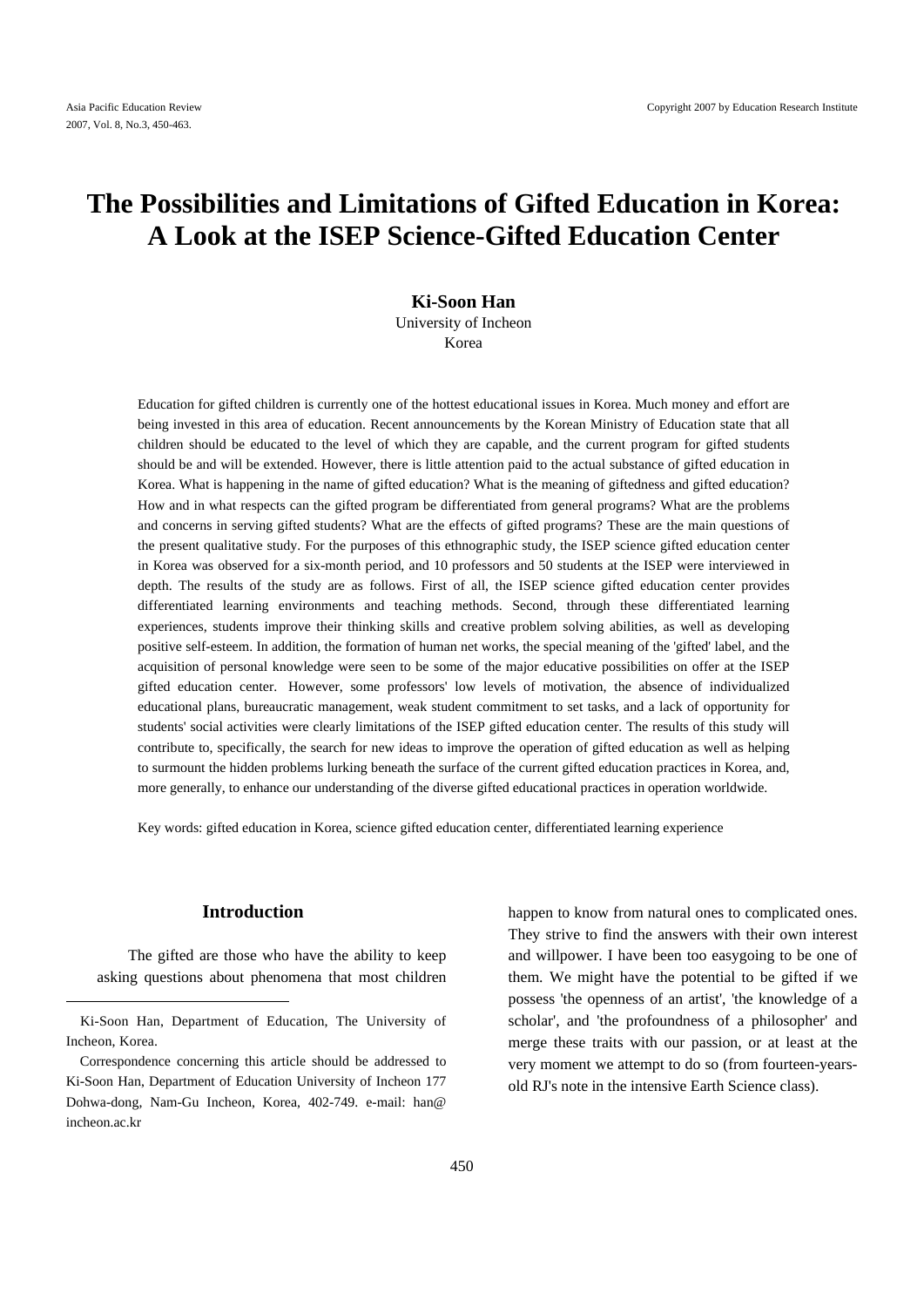Education enables a person to become a better or a more desirable person, although the words 'better' or 'more desirable' might be too loaded or controversial in their implications. Gifted education, in this respect, might not accomplish its goal unless enabling a gifted student to become a more enriched one or a better gifted one. There could be versatile answers to "who is a better or who is a desirable gifted student?" and "what does a desirable gifted education look like?" as even the manifest definitions of the gifted and gifted education remain unsettled or controversial. However, we can draw some common characteristics of what constitutes desirable gifted and the better gifted education in reference to experts and the literature, and also from the voices of the participants in the actual practice of gifted education.

Gifted education is one of the hottest issues in Korea. Gifted education has emerged as one of the most rapidly developing areas of education in the 21st century, and it has been supported by both the Ministry of Science and Technology (MOST) and the Ministry of Education and Human Resources Development (MOE & HRD). These ministries have allocated a budget of billions of dollars to the projects associated with gifted education. Consequently, gifted education has been booming and also is being expanded every year. Twenty-five science-gifted education centers affiliated to universities across the country have been established since the Law of Advancement of Gifted Education was enacted in 2000. In addition, gifted education has been extensively activated while each school district office has run centers as well as classes for gifted students since 2002, and currently about the upper 4% of the entire school population is being served under the gifted education system.

In fact, gifted education in Korea began earlier than it is thought; since the early 1980's, seven years after the high school equalization policy (HSEP) took effect. At this time, not only science high schools but also special programs for able students in some ordinary high schools were facilitated, though they were not referred to nor defined as gifted education. These specialized schools and programs have aimed to offer optimal programs for each individual student, therefore, to develop each student's potential and talents to the maximum levels. This has been the main goal and responsibility of gifted education since it began.

It is worth at this point, however, to point out that very

little research related to gifted education practices in Korea has been conducted. There has been very little effort to look inside gifted education. It is amatter of extreme urgency to discover what is actually going on with classroom practices in the name of gifted education as well accumulating useful information on it. Such data has been hitherto unavailable due to a dearth of research on gifted education in Korea. What is the meaning of giftedness and gifted education? How and in what respects are gifted programs to be differentiated from general education programs? What are the desirable points and inherent problems in operating a gifted education system in Korea? The present qualitative study originated from these main questions.

Very few qualitative studies scanning the intrinsic characteristics of gifted education institutes and attempting to fully understand the gifted as well as gifted education in general have been conducted in Korea. This is in contrast to many other countries (Barone, 2003; Cross, Stewart, & Coleman, 2003; Delcourt, 1994; Hertzog, 2003; Mendaglio, 2003; Neumeister & Herbert, 2003; Peine, 2003). Most of the studies so far, in fact, have overlooked the need to look deeply into gifted education practices and to discuss the meaning and function of gifted education itself, both synthetically and systematically, focusing mostly on the development of policies, systems and programs from a broad perspective. As a result, it has often been believed that gifted education contains an element of mystery to it, since the actual content, instructional methods, and opinions of the participants have been almost completely veiled. This can be considered rather endemic in that new studies following new educational approaches in other new fields are apt to continuously turn up to test the possibilities and limitations inherent in them (e.g., Woods, 1996).

In sum, the present qualitative study explores the functions and meanings, as well as the logic and practice of gifted education in Korea in order to find out its possibilities and limitations through long term observations and interviews at a university-based science-gifted education center. The results of this study will contribute to, specifically, the search for new ideas to improve the operation of gifted education as well as helping to surmount the hidden problems lurking beneath the surface of the current gifted education practices in Korea, and, more generally, to enhance our understanding of the diverse gifted educational practices in operation worldwide.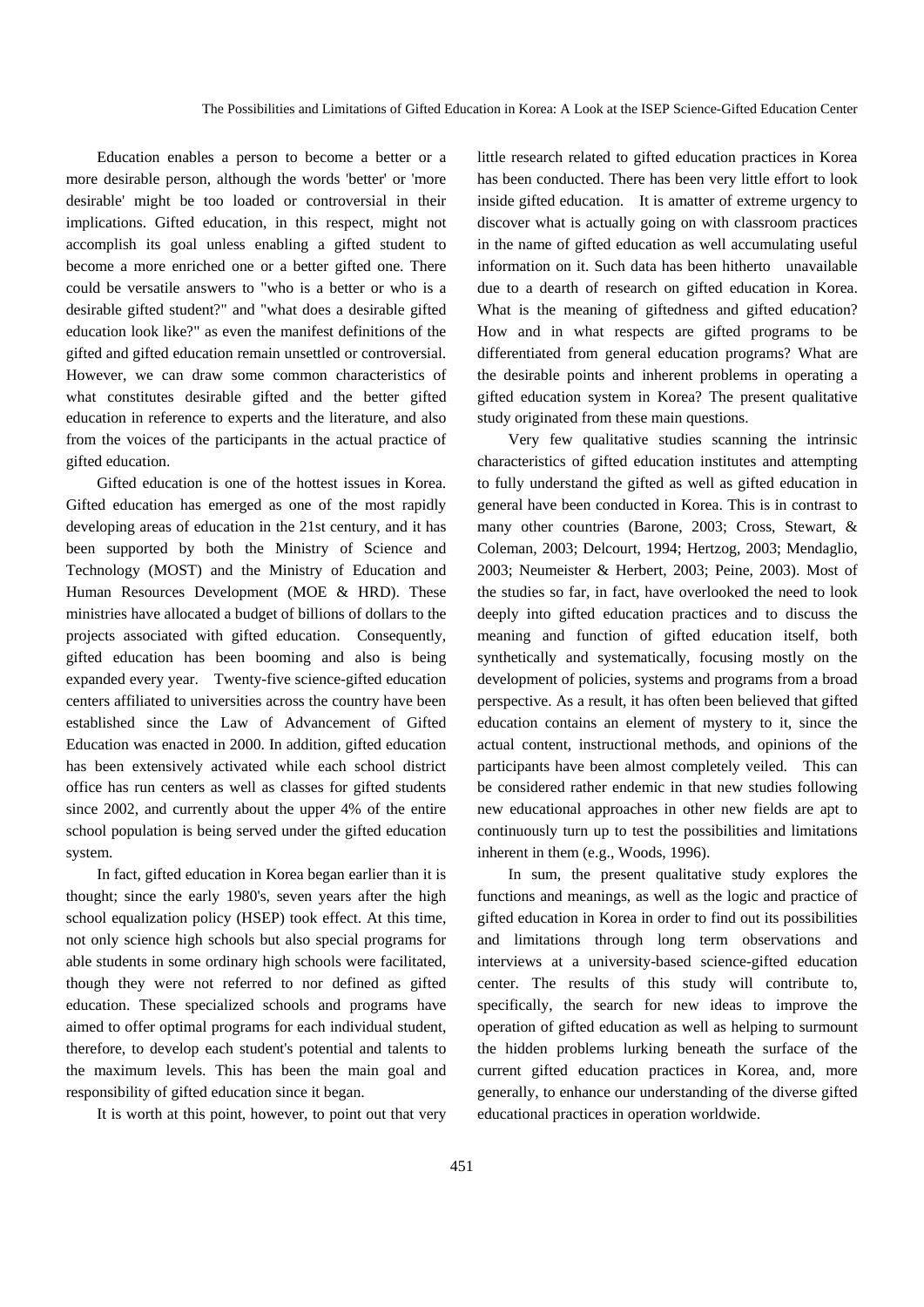#### **Method**

One of the most fruitful approaches in seeking to understand any phenomenon is to be a part of it, to observe the distinct situation and communicate with the people inside it in regards to their problems and concerns. The present study, under this presupposition, employs an ethnographic approach. The most prominent feature of the ethnographic approach lies in the fact that the researchers are likely to be a part of the phenomena of which they intend to study while looking, listening and experiencing it themselves. Most of all, they observe the phenomena 'as they are' both in detail and more generally without any intention to manipulate or configure the findings.

## *Setting and Sampling*

For this ethnographic study, a purposive sampling was used to select a public gifted education institute with a wellestablished gifted program for students. The ISEP sciencegifted education center selected for the present study is a university-based science-gifted education center established in 1998 through the support of the Ministry of Science and Technology. The ISEP science-gifted education center is located in Incheon, a metropolitan area in Korea. At the request of the center, the center remains anonymous in the study, and fictitious names have been used for the professors and students. Approximately two hundred and fifty six students, from first to third grades in middle school, are currently enrolling in basic, intensive, and mentoring courses. Although students choose one of the six subject areas such as mathematics, physics, chemistry, biology, earth science, and information based on their interests, the projects dealt with in class are rather interdisciplinary in nature. Students come to the gifted education center every Saturday after school, and have lessons for three hours, from three to six. To attend the ISEP gifted education center, students were formally screened and were desinated as being gifted through the use of a combination of intellectual indicators. Teacher recommendations, academic aptitude tests in science, tests of creative problem solving abilities in math and science, in-depth interviews and scientific experiments with experts in science were considered as admission criteria. Although multiple selection criteria were used, the scores on creative problem solving tests in math and science and the

results of in-depth interview were the major criteria in the process. The mean IQ scores of students attending the ISEP gifted education center was 142 using the Raven Advanced Matrix.

### *Procedures*

To describe the actual experiences of the ISEP gifted education center in detail, a combination of ethnographic interviews and participant observation was used to gather data for this qualitative study. Along with interviews and observations of participants, a review of formal and informal documents, such as the students' records providing a clearer picture of their experiences, were examined. Specifically, observation was done for 12 weeks from May to July during the first semester, and for another 14 weeks from September to the middle of December during the second semester of 2004 (for 26 weeks in total - approximately about 80 hours). Both the method and period of observation were flexible for each class. Mathematics, physics, chemistry, and earth science classes were observed four times each (20 times in total) and the information class was observed twice. During the observation, the students and the professors chatted informally with the researcher, and none of them seemed uncomfortable with the presence of the researcher in the classroom. Thus, the researcher assumed the role of 'participant observer,' the term used to describe the researcher who enters the world of the people he or she plans to study (Bogdan & Biklen, 1982).

In addition to the participant observation, 10 professors and 50 students were interviewed in depth, and some of them were interviewed twice. These semi-structured interviews consisted of open-ended questions designed to explore a few general topics, not only to gain information directly from the participants, but also to develop insight into how they interpreted aspects of their experiences at the center. The interviews were usually performed in the classrooms and the meeting room of the center, or in researcher's office after class, most of which were done individually, but some of the interviews with the students were conducted in a group of two or three at the request of them. The interviews with the professors and 30 of the students were conducted by the researcher, and the rest of the interviews were performed by two trained graduate students under the researcher's supervision. Each interview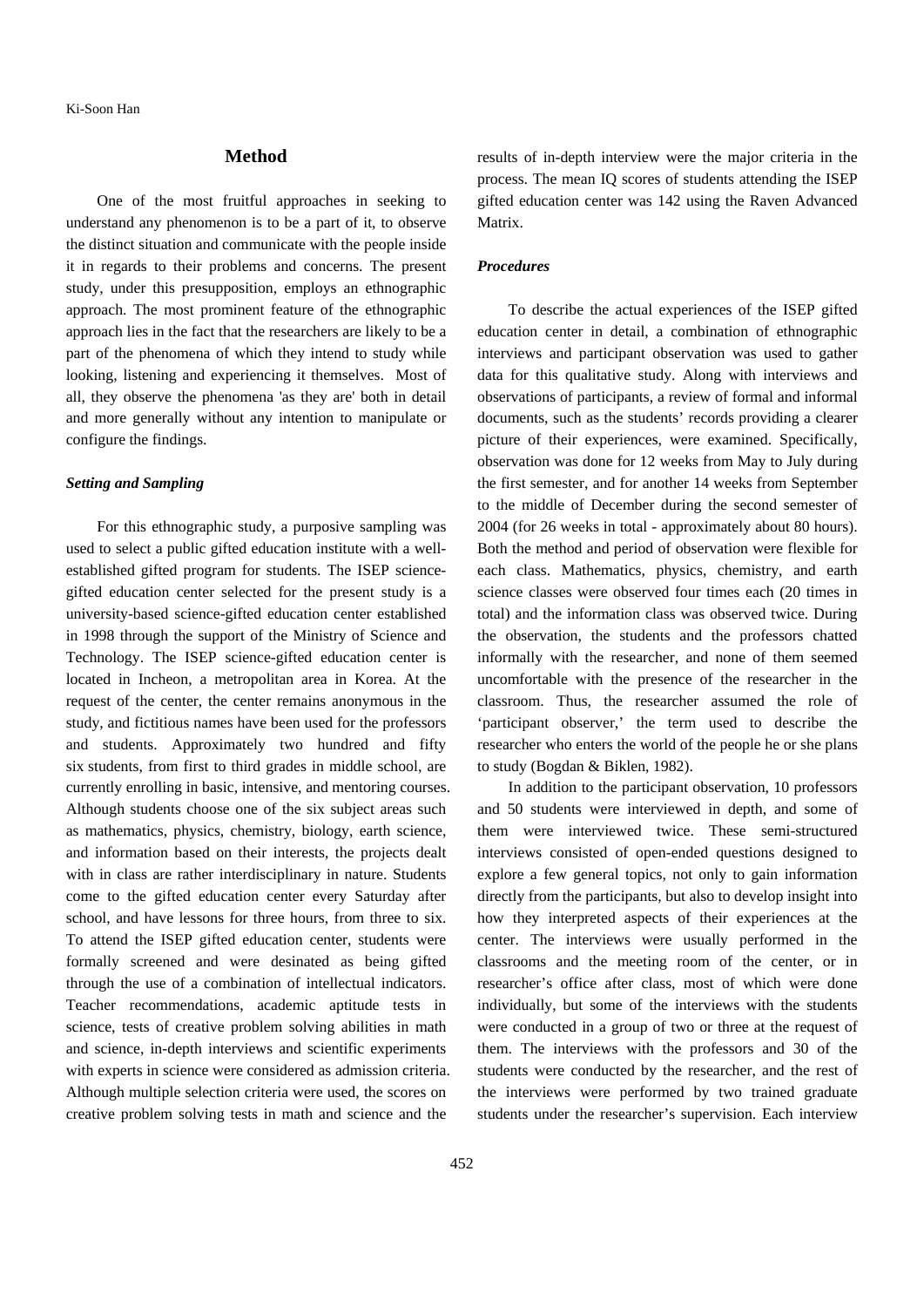lasted about 30 minutes to two hours. In addition to the formal interviews addressed above, informal interviews took place in the form of chats with the professors and the students about a variety of issues related to the center during the same six-month period of time.

## *Data Analysis*

Field notes, observation notes, and transcribed interviews were coded and analyzed according to the three-stage process proposed by Strauss and Corbin (1990). The first stage of analysis consisted of open coding, whereby all transcribed field notes and interviews were read and analyzed line by line to generate initial categories. The second stage of coding then identified consistent themes and relationships in each of the three sources: participant observations, interviews with professors and students, and document review. After these general categories emerged, each source was reviewed once more to locate additional evidence in the data. Strauss and Corbin described this process as axial coding because it involves analysis focused individually around the axis of each category. A third stage, selective coding, then compared the general themes across all sources of data, identifying much broader and more consistent themes. The inclusion of several data sources not only increased the validity of the specific findings, but also provided a comprehensive perspective of the data. At several points in the research process, member checks were used with some participants to verify or extend the researcher's understanding (Lincoln & Guba, 1985).

#### **Findings**

# *The Possibilities of Gifted Education at the ISEP: On 'Being Truly Gifted Education'*

I was wondering "who is gifted?" when I applied for the gifted center. I didn't have any idea why it was enrolling gifted students only in science and math areas because I thought there could be gifted students in other areas too. I was curious as to how smart one should be in order to be classified as being gifted, and one day I was granted admission. To be honest with you, I didn't believe I was a gifted student since I knew there were

plenty of other students smarter than me. On the first day when I had an interview, I met my new classmates who were supposed to be 'the gifted in physics'……(omission)……I could see our progress week by week while doing experiments and being involved in discussions together every Saturday and each vacation. We were becoming more 'scientific' even though we didn't exactly know what made us like that. We were expressing ourselves more logically while doing experiments and being involved in discussions and exchanging our own ideas with each other, and we even could get a glimpse of everyone's philosophy. Therefore, around the time we finished the first year, we were good enough to come up with an appropriate answer to a new question right away. It was probably the program of the center which helped make me who I am now, but I think I was also developing and polishing my own potential while competing with other gifted peers, feeling myself sometimes better and sometimes worse than my intellectual rivals, staying up many nights to improve myself and to advance one more step than them. In the meanwhile, the whole year went by. By the end of the year, apparently we had become so different, even some of us who were not really gifted had progressed dramatically, as did I. With a passion to be better than the rest, I was always working on the advanced physics and math. My classmates won second, or even the first prize in a number of science and math contests and I became one of them. Now, I can't exactly describe what to be gifted means but I am sure all of us who have had this meaningful experience at this center are gifted. Not the gifted as described by the mass media who have incredible abilities for their age, but still, we are the 'beautiful' gifted students and the 'true' gifted minds who continuously strive to develop ourselves, competing with the others and repeatedly ask ourselves 'who is the gifted?' and 'am I one of them or at least can I be?' to overcome ourselves….. (excerpts from a note of K on the homepage of the ISEP)

## *Education for Thinking*

Whitehead(1967) claimed that the most unproductive person in the world is the one who owns knowledge but cannot use it, like packing articles in a trunk or merely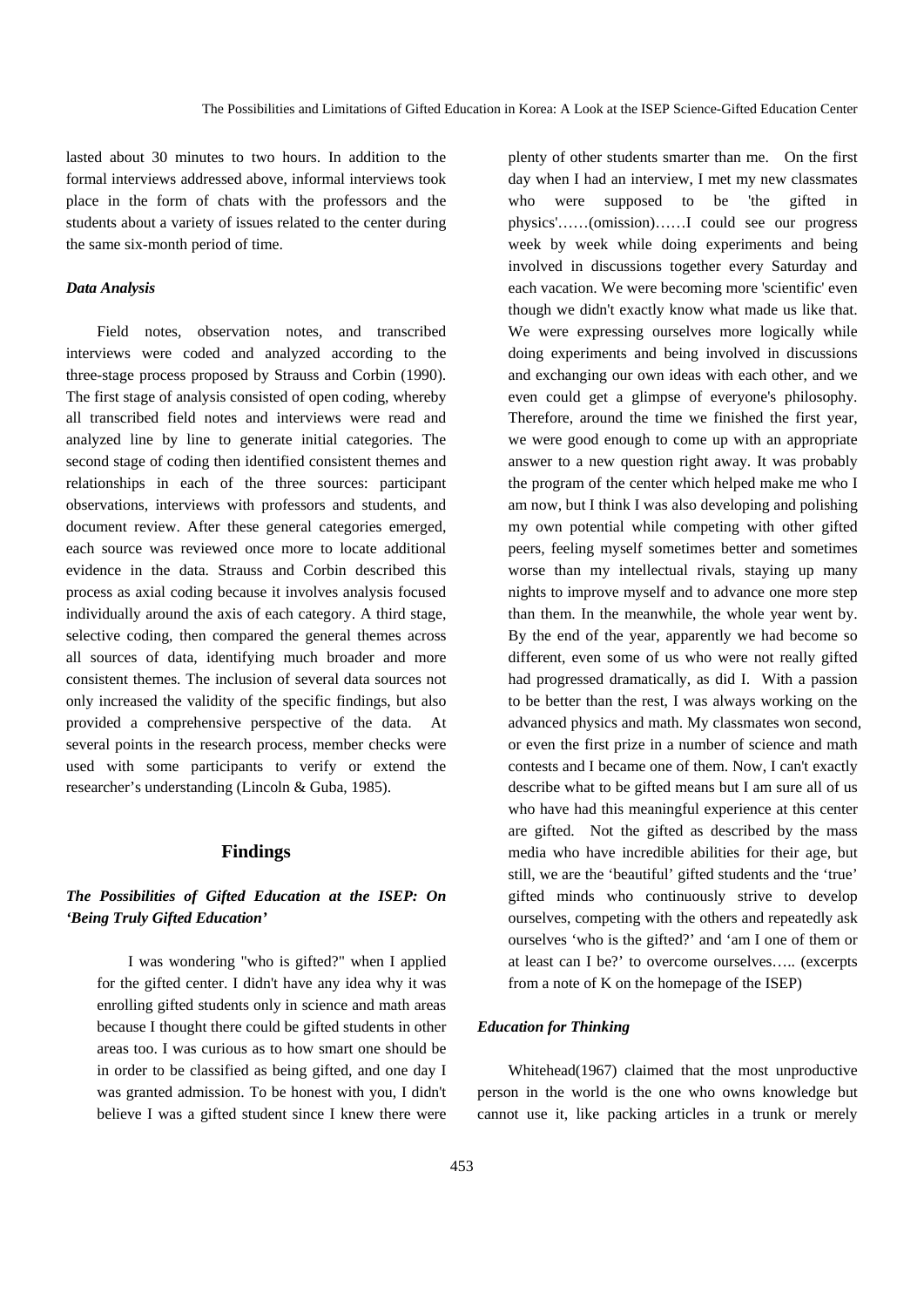## Ki-Soon Han

executing intellectual minuets. According to him, the purpose of education is the acquisition of the art of utilizing knowledge to stimulate and guide students' self development, and therefore, dead knowledge, the so called inert idea, which is merely received into the mind without being utilized, tested, or thrown into fresh combinations, is not valuable in itself. His educated man has the ability to reflect ideas, to apply and connect them to a variety of experiences in real contexts. He/she also has the creativity to rearrange the learned ideas and further to create new knowledge beyond simply reproducing them. The purpose of education, which Whitehead proposes, can be applied to all education settings, but in particular, it is exactly the same as that of the ISEP gifted education center. The ultimate goal of the center is to encourage students to develop their abilities to think and to apply what they learn to the real world, and ultimately to change the pervasive idea that education is failing, and that nothing can be therefore produced by education.

The program of the ISEP gifted education center is designed to help the students come up with their own ideas, which are not judged to be right or wrong, while solving a real world problem or conducting a unique experiment. It is basically aimed to let the students learn how to think, following a process led pattern of learning. During the whole class, the students cannot but think in order to present their own results on their chosen experiment or problem. Practically no hints on either method or process of the experiment or the problem is given. In class, the teacher is rather a facilitator, a coach, and peer in the process of learning, not a provider. Students are encouraged to be autonomous, self-directed, and responsible in their learning as much as possible. In fact, this is one of the most differentiated aspects of the ISEP. In traditional classrooms, a teacher has been merely able to inculcate the procedural knowledge of how-and-what. In doing so, however, we have often lost the essence of "doing science" and have not met the needs of gifted students.

Professor Park, one of the teachers of the ISEP, argues that 'to understand something' is different from having a base of knowledge, and also 'to roughly understand' is almost the same as to understand nothing, which, however, encourages most people to believe that they truly do understand fully. According to Professor Park, the main goal of his class is to have the students realize the difference between deep understanding and shallow knowing, and become

accustomed to having real scientific attitudes, all of which are not easily achieved. Note the conversation with one of Dr. Park's students as outlined below;

Researcher: "How do you think the program of the ISEP center helps you?"

- JG: "As a matter of fact, it really helps. In particular, it makes me think. Now I try to think both in different ways and in depth when I meet a certain phenomenon or a problem."
- HS: "I am supposed to find the right process of an experiment for myself here unlike following the teacher's instructions at school. It's more like an indepth class with a certain subject, so now I find myself thinking at all times. I have become a better thinker here."
- SM: "In my case, I have learned how to study. I feel like, now, I kind of know what I am supposed to do when I study."
- SK: "Personally, I have developed the ability to approach a phenomenon in steps and to probe into the different aspects of a given phenomenon."
- YC: "I have learned how to think. The program here makes me think about phenomena that I rarely thought about before."

As evidenced by the above, the students have suggested that their thinking skills, creative problem solving abilities, and scientific attitudes were the elements which developed the most through the ISEP program. The program is designed to trigger these abilities by offering a variety of intensive questions and an opportunity to think about numerous phenomena or issues that the students have never encountered before. It is also expected to provide the students with an opportunity to test certain theories and apply them to real contexts. In addition, the teachers continuously encourage the students to try to think inform a variety of possible perspectives to draw second and third possible answers, and therefore to realize that this method is an effective way to approach a problem. Professor Park in his physics class, for example, keeps asking the students questions such as "what makes you think so?" "does anybody have any other different ideas?" or "why don't we try to think aboput this issue from this perspective?" which encourages them think a lot, and about a large variety of phenomenon, from the obvious to the complex. The students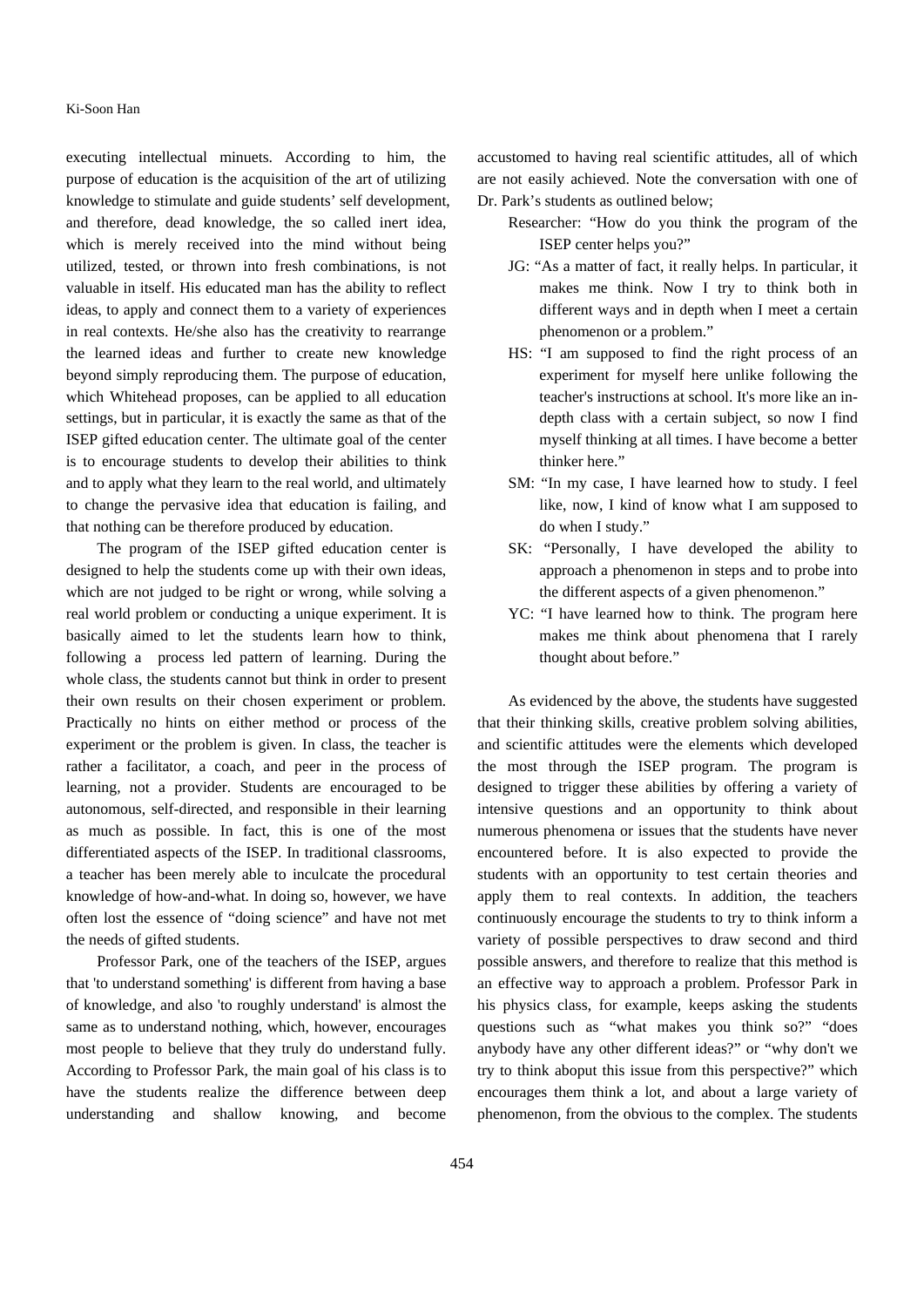agree that they can concentrate more and better in this kind of teaching and learning context. Some students explain that they experience a so called 'flow' process while absorbed in this kind of learning process.

It is still quite noticeable that some students do admit that their ability to think, especially in both creative and scientific ways has developed, although not all of them do. Development of the ability to think creatively and scientifically is one of the most important tasks gifted education should pursue (Borland, 2004; Coleman, Sanders, & Cross, 1997; Tomlinson, 2002). What the students say above may prove that the superficial evaluation of the general public, that is, that gifted education may not be appropriate to develop creative problem solving abilities since it is more likely to cram advanced knowledge in an accelerated way, is fundamentally flawed.

### *Education for Differentiation*

Definitely, a high-tech and advanced educational environment is the most differentiated aspect and at the same time the strength of the ISEP gifted education center. Actually, the reason why gifted education centers are affiliated with the universities in Korea is to utilize its human resources and latest educational equipments and facilities for more optimal educational environment. Diverse kinds of new experiments that the students can seldom experience in their regular schools are often operated at the university based ISEP gifted education center. The center offers as many opportunities for experiments as possible for the students who want to study the latest theories while operating highly advanced equipment and use scarce materials themselves at the center unlike in their regular schools where they can only see or have very limited access to such resources. Besides this, the small number of students (about 8-15 students in each class) gives each student more opportunities to join in experiments and express their own opinions. Therefore, students suggest that the ISEP center must be a good place for little budding scientists, since it a place where they can be exposed to real scientific experiences in an optimal educational environment.

Identification, curriculum, and teachers are regarded as the most critical factors in gifted education, and of all these, the teacher factor is considered the most important (Lee, Cramond, & Lee, 2004; VanTassel-Baska & Feng, 2004).

The teachers who have broad knowledge and scientific minds work as effective role models to students. Related to this, one of the greatest advantages of the ISEP is that there are many teachers with years of experience and high levels of commitment to teaching gifted students. Professor Kim describes this as follows,

Enthusiastic participation by the professors is the biggest advantage of our center, and I think it determines our competitiveness. Our center tries to have an effective management system by creating an excellent environment through the cooperation between our highly experienced professors in teaching these gifted students*.*

Therefore, it is no wonder the class at the ISEP is distinguished from other regular classes. During the class, students participate in in-depth discussions on one specific topic and carry out their own experiments based on these discussions. Two principles, "do not cover too many things at once" but "complete one thoroughly" are actually the initial rules the professors stick to at the center. Professors at the center never deal with too many things at any one time because it may prohibit students from thinking deeply. Sometimes students deal with one subject, such as 'water', for the whole semester.

However, students have suggested that the program of the center does not really help to gain better grades at school, as it is form of study quite distant from that of their school in terms of both content and method. As a matter of fact, some students give up the gifted education centers for the very reason that the program does not help them get better grades at school. At one point, the percentage of students who quit gifted education centers for the reasons above was high enough to be reported in the newspapers. As a result, some parents were concerned and have asked to rearrange the program for their children to improve their school grades, however, the professors at the gifted education centers stood up for their beliefs and ideas. Related to this issue, an interview with a student in a physics class revealed the following:

To be honest with you, the program of the center does not really help to improve my school grade, but it does help in other ways. You know physics is based on formulas, and I can somewhat more easily approach them since I have already learned how to infer from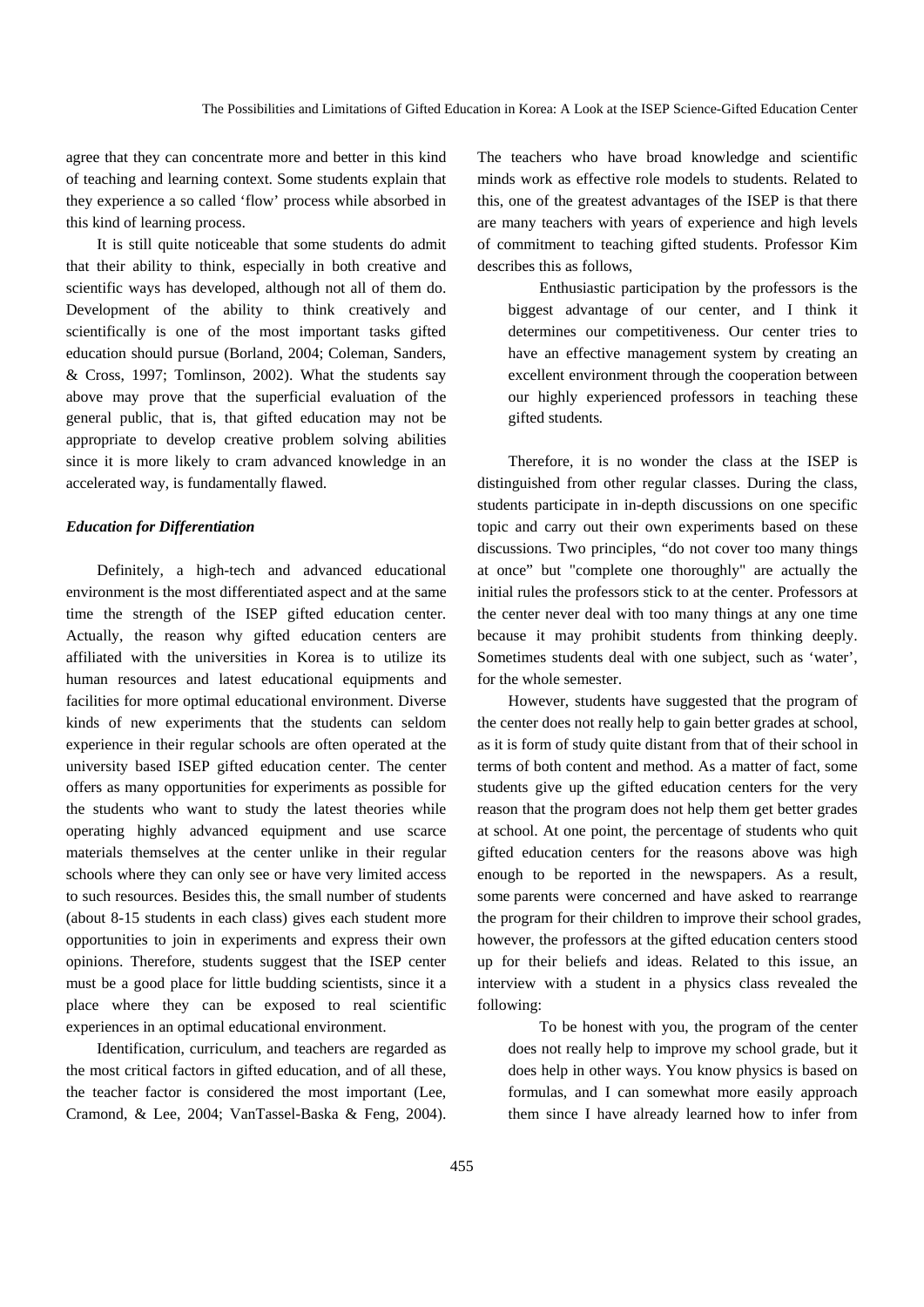them at the center. Besides this, I can also study one subject in depth through experiments and also apply it by discussing with the other classmates. I think I am getting much more precious things here at the ISEP that cannot be comparable to school grades.

#### *Education for Confidence*

Confidence is one of the most essential virtues that our children should possess. Researchers of gifted education emphasize the social and emotional needs of improving gifted children's self-esteem (Silverman, 1994). In fact, some gifted students tend to develop negative perceptions about themselves together with a lack of intellectual challenges, social maladjustment, inappropriate self concepts, and so on. Gifted students who show tendencies of underachievement can have even more serious difficulties with social and emotional problems.

In this respect, the ISEP gifted education center is more than a place that delivers knowledge. Students seem to develop more confidence and positive self esteem as well as intellectual challenge through their experiences at the center. JJ in Physic class has mentioned that 'finding who she is, knowing there are others just like her, and accepting that it's ok to be just herself have been the most important learning experience at the center.'

Through the experiences at the gifted education center, some of the students who used to think they were the best and show off their top grades at school become modest while competing with their intellectual rivals. While having opportunities to be educated at their intellectual level, to work with other gifted students, and to think seriously about who they are, what they know, and why they study and so on, students at the center form appropriate and healthy self concepts in a natural way. MK in intensive Physics class remarked thus:

The program makes me feel more confident about myself. The facts that I learn from such intelligent professors and the fact that I can answer to the professors' difficult questions gives me some kind of confidence. Besides this, the fact that I am the only one who got admission to at the gifted education center out of thousands of students in my school makes me feel pride. Sometimes I find the positive side of myself when I find myself staying up several nights working

on the challenging ISEP assignment. The students here can discuss and share a lot of things with me unlike the students from school. There are so many great peers who encourage me to study harder and who bring up intelligent conversations in the area of science. Besides this, we can help each other prepare for the competitions together, thus I feel like we are in the same team supporting each other, which I have never felt with my classmates at school. I can't forget the night when I had an intense debate with my ISEP peers on one specific question in physics for the KYST (Korean Young Scientists' Tournament). It was such a great experience.

#### *Education for Networking*

The formation of human networks is definitely one of the biggest advantages students can benefit from at the ISEP. While getting together with other students of similar ability and interest, students exchange a lot of useful information related to their studies, find their own effective ways of studying through observation of and competition with rivals, and most of all, stimulate and challenge each other to satisfy their intellectual desires. Sometimes interaction with the same age peers, especially those of similar intellectual ability and interest, can be more educational than that with teachers (Borland, 2004; Silverman, 1994). Having conversations with other students outside classrooms, both in personal and academic matters, becomes also a natural way of studying. In addition to the classmates at the center, professors and graduate students of the university based ISEP center are great human resources for the students, providing useful advice, mostly academic, and sometimes on practical matters, such as career choice. The relationships with peers and professors at the center are more likely to be long term, which is connected to high schools and university levels after the completion of the whole course at the ISEP gifted education center. JK, one graduate of the ISEP center, expresses what he thinks about this:

I did learn from the other students. Actually, when they solved the problem, which I did not even get the hint of, I was really stimulated. Here at the ISEP, I met a lot of people who helped me both in and outside of class. Most of all, I made friends with peers of similar intelligence, achievement, interest, and motivation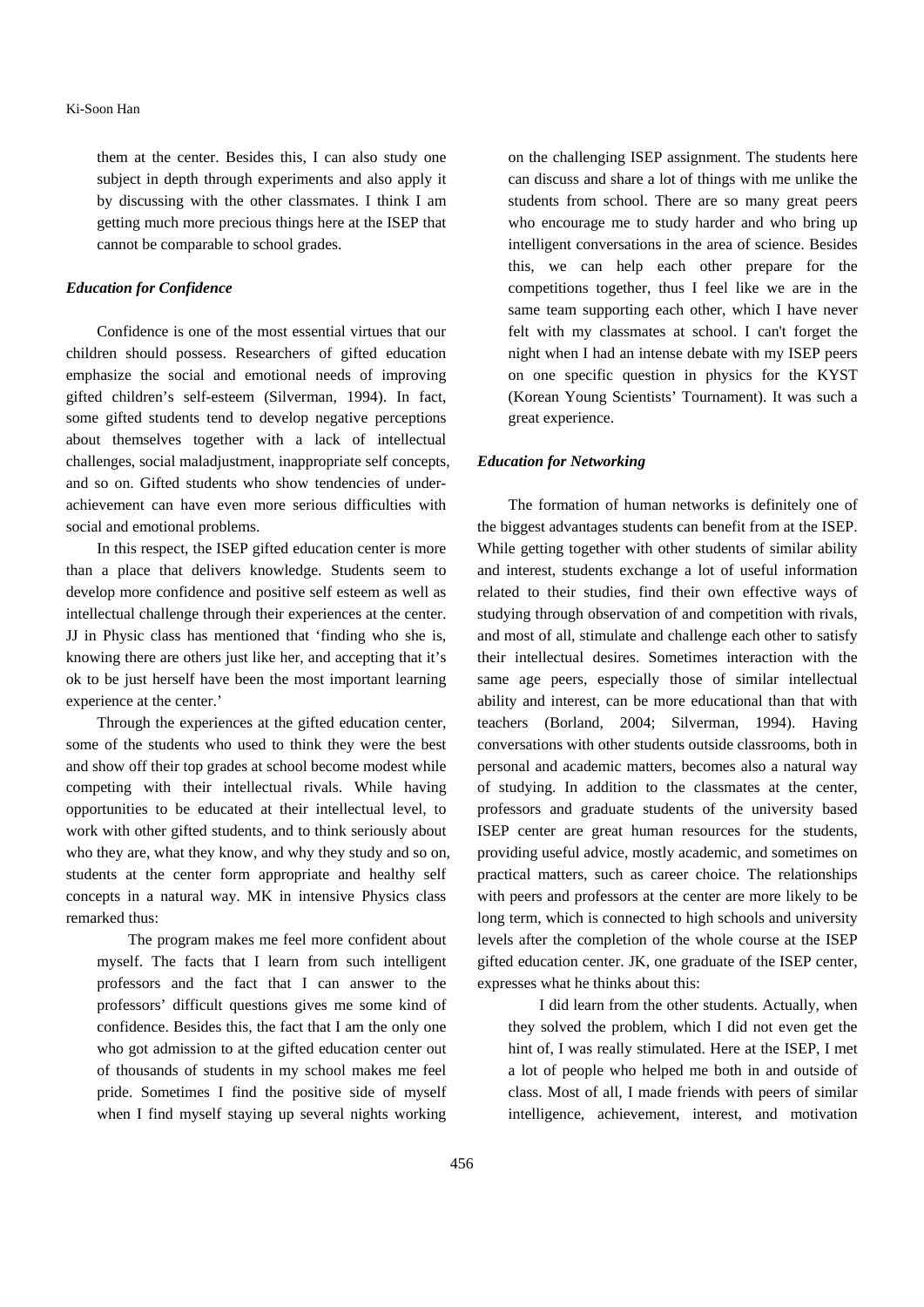whom I hardly met at my regular school. Since many of us shared common interests and visions, we often met outside of the center, such as at science contests and competitions. After the graduation of the center, about half of my peers from the center entered the A Science Academy, a specialized high school in Science. At the A Science Academy, I was also lucky to work with familiar professors whom I have known through the ISEP for the Research and Education Project. I believe the people that I have known at the ISEP will be great assets for my future.

#### *Education for Future Plans and Careers*

Gifted students are different from non-gifted students in many ways. But above all, gifted students are mostly differentiated in that they do have definite future goals and specific plans to pursue them. Compared to non-gifted students, gifted ones think much more seriously and early on about "who am I?" or "what should I do for the future?" Of course, diverse and unique experiences at the gifted education center help them to make careful considerations about their future plans and careers.

At the ISEP center, students are exposed to a variety of topics in the basic course, then they experience more advanced subjects and projects in the intensive course, and finally, they can work with professors as research assistants or as team members of real research projects at the mentoring stage. Through these experiences at the ISEP, students have good opportunities to find out whether they are really interested in the area of science and to decide whether they should keep studying science for their future careers. In the middle of the process, the professors work as a catalyst and as a role model. It is not surprising that the scientist-professors can be role models for the students who want to be future scientists. RJ in physics class indicates this as follows,

Studying with the professors at the center, I realized that I wanted to be a scientist just like them, and that is the reason why I went to the A Science Academy. Now I am certain about what I want to be and do in the future.

Apparently, the programs and experiences of the ISEP center at least inspire the students and initiate their interests in science. Most of the students agree that they can get to study science with greater enthusiasm and interest, which surely enables them to approach science with ease. Despite some public criticism that the program of gifted education institutes is designed to focus on not developing giftedness but identifying the gifted, the interviews with students indicate that the program at the center does help students identify and develop their interests and giftedness in the area of science. At least we can assume that the gifted education center has accomplished one of the goals of gifted education, which is to encourage the students to major in the area of basic science and engineering. SY in chemistry class spoke on this as follows,

Here I can actually discover whether I am sciencegifted myself. I have several dreams so I change my future plans from time to time, which sometimes makes me quite confused. However, I am really thankful to have opportunities to think about what I am really good at and what I really want to do through real experiences here.

Professor Lee, in chemistry class, often emphasizes the point "no enthusiasm, no achievement." He says to the students "you should have strong enthusiasm to be better than the others. Be enthusiastic to be successful. There is nothing you can not achieve out there in the world with strong enthusiasm." In fact, what he says is linked to the motto of the ISEP gifted education center. The ultimate goal of the ISEP lies in that the students finally have the ability to decide what they really want to do and what they best can do and do their best to accomplish their dreams.

#### *Education as Benefits and Advantages*

The label 'gifted' definitely gives great advantages and benefits to students who are identified as the gifted. The 'gifted' label differentiates them from ordinary students. For instance, they are permitted to miss some classes at school for science events or competitions. They are mostly recommended and qualified to participate in national competitions and contests without a pre-test simply because they are enrolled at the gifted education center. In short, the 'gifted' label works as a kind of privilege for the students. Some students, therefore, want to continue to study at the center so as not to give up the advantages the 'gifted' label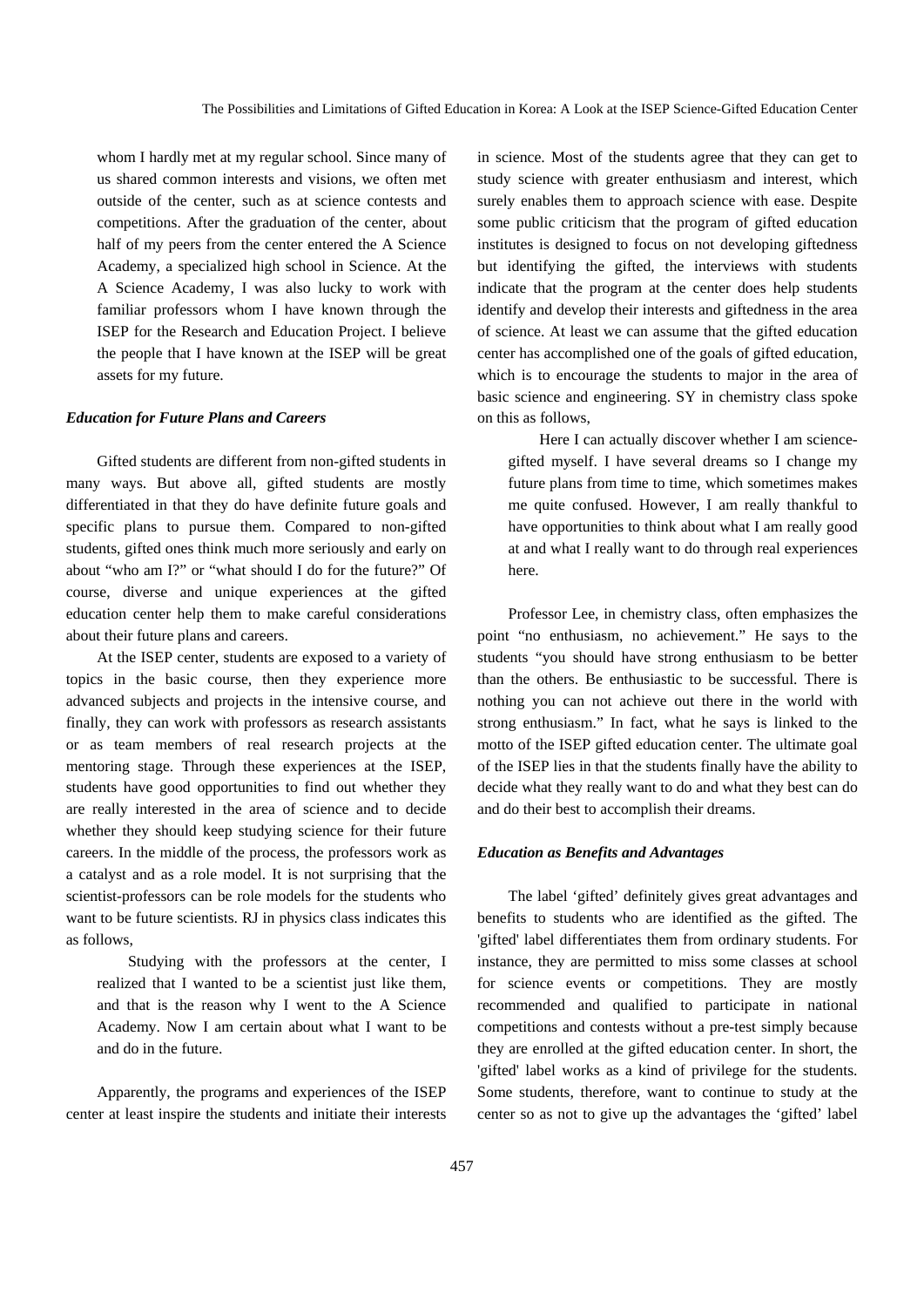## Ki-Soon Han

provides. They also will be able to gain an extra five points if they apply for the Science Academy, which can make a big difference when competing with others. As a matter of fact, some students, who wish to stop attending the center as its program does not really help to improve the school grade, still stay there for these kinds of advantages. MJ in chemistry class describes her experience as follows:

I like studying here because of the differentiated classes and smart classmates, but most of all, I never want to lose the priority as a gifted student at school, being an important part of most school events in science and other subjects.

Previous studies, nevertheless, have insisted that there could be also different kinds of disadvantages the 'gifted' label has like social isolation or alienation of the gifted students (Colangelo & Brower, 1987; Coleman & Cross, 2001; Cross, Stewart, & Coleman, 1993; Hershey & Oliver, 1988; Kerr, Colangelo, & Gaeth, 1988). They also showed that some gifted students sought to hide their giftedness or to make mistakes so as to better associate with ordinary students at school, otherwise, the 'gifted' label might cause them to be isolated or stigmatized. Some students at the ISEP do agree that they sometimes feel uncomfortable and more responsibility because of the 'gifted' label in their regular schools. At the ISEP, however, they feel much more comfortable as themselves in the group of gifted students with similar interests and abilities. There have been very few studies in Korea investigating what kind of positive or negative effects the 'gifted' label has on gifted children in social and emotional terms so far. Since the educational and cultural differences are distinct, the previous studies on the meaning of the gifted label in other countries might not be applied in the Korean situation in an appropriate way. It may be true regardless of time and place that people tend to be poorly disposed to those 'better' than themselves, but the meaning and function of the gifted label might be very distinct in Korean society in which academic achievements are mostly valued.

# *The Limitations of Gifted Education: Suggestions for Successful Implementation*

*The lack of willingness and motivation of some participating professors.* It has already been proposed that teachers should be the most important factor in gifted education. Their beliefs and motivation cannot be overemphasized for successful gifted education practices. Several professors at the center, however, become concerned about lowered motivation and passion of some participating professors. There is no doubt that the successful management of the center could not be guaranteed without the professors' full support and willingness to participate in educating the gifted. Professor Kim gives his opinion in relation to this issue:

Actually, some of the classes seem inappropriate for the gifted students. I am not saying those professors are less qualified, but I am saying they are losing their motivation to improve the quality of their class. I think the professors should put more effort in preparing for the classes, to be honest with you; sometimes they just walk into class without being ready. To improve the quality of the program, we must find out ways to engage professors and to draw forth their intrinsic motivation and passion.

Teaching gifted students is a kind of 'extra duty' for the professors. This extra duty involves extra responsibility and takes much time developing materials for the class and teaching the gifted students. The fact that they have to work on Saturdays for the gifted class, furthermore, is another discouraging factor. Nevertheless, teaching gifted students is not counted as regular teaching or research hours by the university. The monetary compensation is not enough either. Besides this, sometimes they feel themselves not appropriately competent to teach the students owing to deficiencies in their expertise in gifted education. There is no doubt that teachers are the most important factor for the success of the program, nonetheless, there is no doubt either that teachers, not only students, should work at the optimal conditions based on mutual understanding. What Professor Lee mentioned needs attention in this respect,

I think what teachers endeavor in educating students is invisible, but invaluable. I don't think the future of education would have any hope without teachers' strong motivation to teach. I want to feel myself needed and important. The current system is not appropriate to draw forth participants' intrinsic desire to teach. Staff should consider carefully the way to recover the initial passion of participating professors.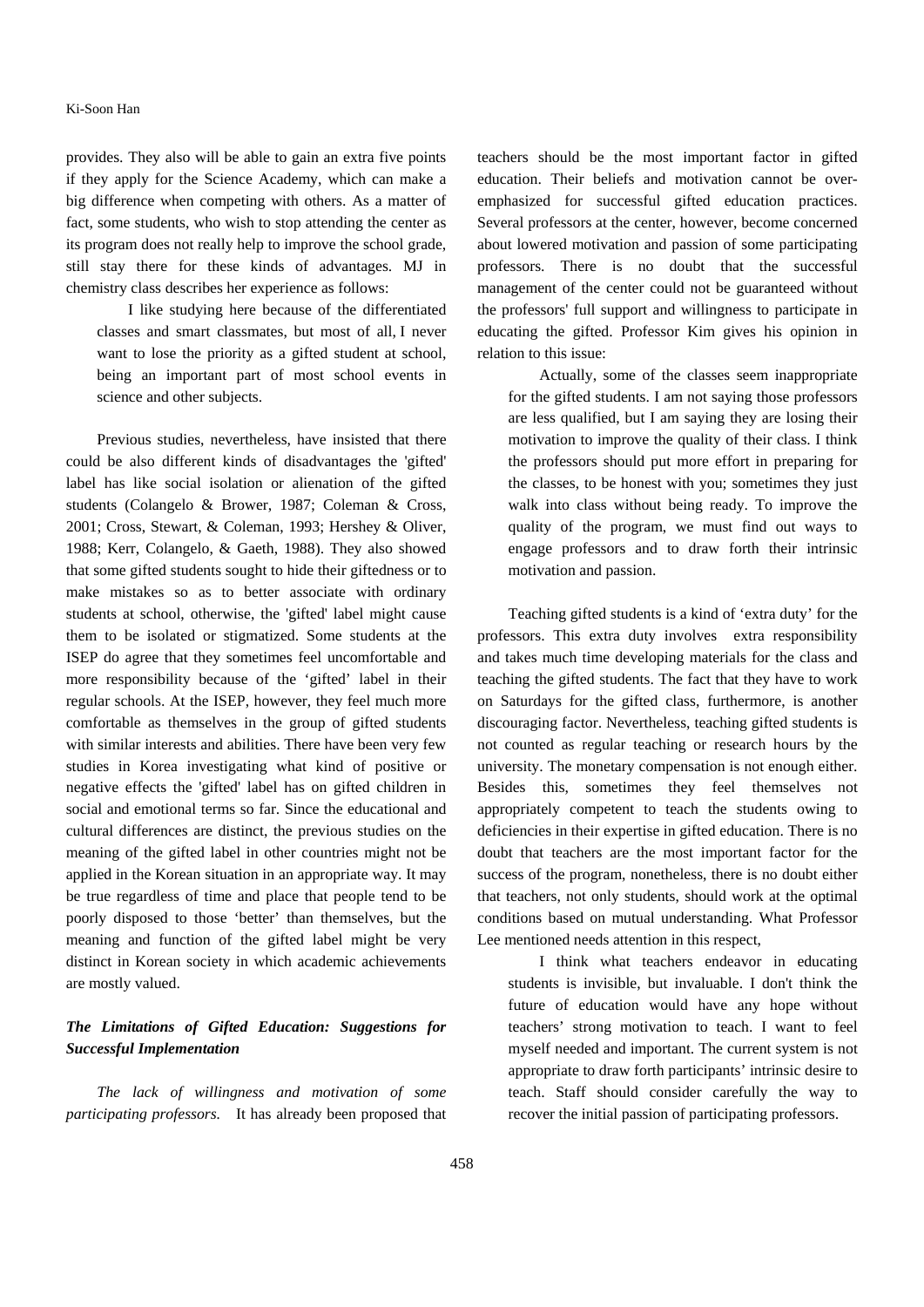# *"Too Easy or Too Hard": The Different Levels of Each Student*

People assume that individualization may not be necessary for the gifted class, since the gifted education is a kind of individualized education itself. Because it is a group of students with similar abilities and interests, many people assume that the individual differences would not be a big problem in this case, but this is a serious misconception. Inside the gifted class, there exists a huge individual variation. In an interview with some students, it is revealed that each of them has different ideas responding to the same class,

> Interviewer: "Would you like to tell me about the class you have just finished?"

- ES: "I really enjoyed it. The experiment was pretty interesting and helpful, but I wish the class could be more advanced because it is much easier than I expected. I think we should be exposed to more challenging and updated subjects."
- GT: "The experiments are definitely too professional. I don't think the professor is sure about our level, so he doesn't know how difficult or easy the class should be. In fact, I can't understand what the professor says at all sometimes. Most of the classes are way too difficult for me."

he students, however, come up with their own ideas to solve the problem. Each of them provides different suggestions like: covering one theory more thoroughly with a related experiment; more detailed explanation on the contents of textbooks; more specific comments on their assignments; applying more problem-based learning (PBL).

The findings show similar endemic problems in general schools in Korea, in which students' abilities or interests are considered as secondary in the name of 'equalization.' A class, after all, should be fun and meaningful for the students. The students cannot have fun if it is either too hard or too easy for them. Diverse efforts should be made to make the class fun and meaningful with new ideas and plans to meet each student's interest and ability. Many gifted students have already experienced 'educational alienation' in their regular schools. They should not go through 'educational alienation'

again at the classes for the gifted because of the lack of perception on the necessity of individualized education for each individual gifted student.

#### *Searching for Evidence: Bureaucratic Management*

Like the other parts of our society, in the area of gifted education, personally I think there is an invisible bureaucratic or even political power that manipulates the gifted education centers. I believe our center should be able to concentrate on developing itself qualitatively rather than wasting its energy to suit various bureaucratic measures, which is a numbers game. (Professor Min in chemistry class)

The government annually evaluates all gifted education centers based on outcomes and accomplishments. Since the annual evaluation tends to focus on the visible and quantitative aspects in a superficial way, such as the number of enrolling students, the number of participating professors, the ratio of students who went to the Science Academy and won the science related contests and so on, the qualitative growth of the program is likely to be overlooked. As a side effect of this form of evaluation, many experts and professors have warned that gifted educations centers are focusing on increasing the number of enrolling students rather than practically improving the quality of programs so as to receive good results from the government evaluation.

The gifted education centers have been established to supplement and reform the public education system in Korea. In order to do so, they need to guard their autonomy for creative and innovative management. Quantitative growth should not keep back the qualitative improvement in the name of evaluation. Additionally, the gifted education center should not be regarded or evaluated as the route to prestigious schools and not lose its primary goal as the place for creative teaching and a centre for learning for those with creative potential.

# *The Never-ending Problems of Public Education: Lowered Levels of Passion and Interest of Students*

The ability of each person cannot be equal. Some people learn new things in no time and with very little effort, but in contrast, some people need a lot more time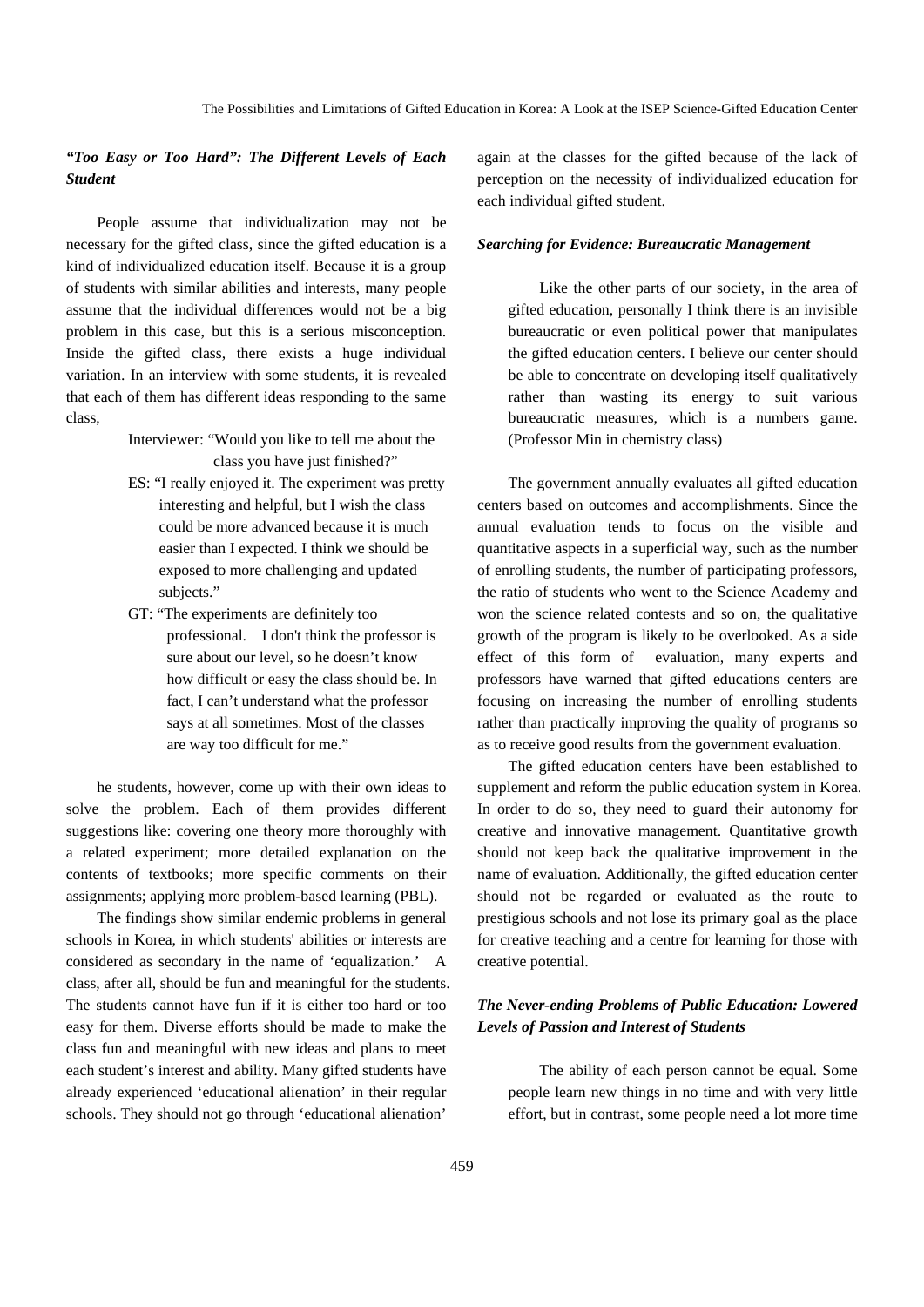even with the utmost endeavor. Without regard to how fast they are, the true winners should be those who never stop trying. People say that you can make everything possible if you never give in, which implies giftedness would not make anything possible in itself without persistence. As addressed by Ii, Su-woo in the Chosun dynasty earlier, some people cannot achieve anything as a result of their laziness even though they used to be called a genius when they were children. In his book, he praises the people like Gim, Deuk-shin, one of the historic people in Korea for his persistence in overcoming the limitation of his ability, repeating, for example, the same book hundreds of times until he could completely understand it without frustration. Lately it has not been so difficult to meet a number of remarkable geniuses around us. However, it is somewhat rare to witness intelligent people being able to achieve great things with restless endurance and persistence. (from an interview with professor Choi in mathematics class)

Teaching new knowledge and developing problem solving abilities are two important goals which gifted education centers pursue at the same time. Nevertheless, in the case where they have to opt for one of them, it should be the latter. Some of the classes at the center, unfortunately, are more inclined to provide knowledge for the students. The professors, in these unbalanced classes, defend themselves with the sensible argument that they are obliged to teach students based on the facts and knowledge, rather than big ideas, because of the lack of self-initiated participation and the interest levels of many students. Some professors argue strongly that the center should drop the under-motivated students for the more efficient and effective management of the best few students. However, some students do admit that it is hard to get motivated in the classes of the center as the programs are neither linked with their school classes nor helpful in improving their school grades, although the experiences at the center may be helpful in the long-term view. The following is what MJ in Physics class has to say on this;

Sometimes I think I waste too much time at the center every Saturday. Actually, the travel to the center means I can hardly do anything else on Saturdays. First of all, I spend almost two hours traveling. Besides this,

I can't really concentrate on the class, as I feel worried when thinking that my school classmates are working very hard on schoolwork while I'm wasting my time here. I know even though the classes here can't be really beneficial for me now, they might be so in the future. But now, I just can't stop thinking that I'm probably wasting my time here.

As presented above, gifted education shares an identical problem with public education in Korea. This problem is not as serious as is the case with public education, but it is obvious that fewer students engaged actively in the classes at the center than before. Professor Jung in the chemistry class refers to this issue in the following way:

 Let's suppose there is an assignment to make a box with a drawing. During the first a few classes, about 10 out of 12 students would do it, but now, only about between three and five students would do it. Even though I make sure that I will use their assignment next class, not many students listen to me with interest. I understand that more and more students attend other kinds of private institutes after school for better school grades and to prepare for the university entrance examination in advance. I think, therefore, it might be natural for the students to pay less attention at the gifted education center. These kinds of students can hardly motivate me as a teacher. I'm tied up with my work at the university but I'm teaching the gifted students because I thought it would be worth putting my time and effort into it. However, when I do not see any feedback from either the students or the parents, I am actually getting quite disappointed and discouraged.

There is no wonder that, first of all, unless the education system, including the university entrance exam changes to evaluate students' creative problem solving ability in appropriate ways, the issue of raising students' motivation at the center may not be fundamentally solved. The fact that some students regard the center as less important and practical for them is also a problem waiting to be solved at the motivational level. The center, in this respect, might try to link its classes with school credit hours as a substitute subject to increase the students' motivation and interest. Accepting students' ideas and requests as much as possible in deciding the curriculum and program of the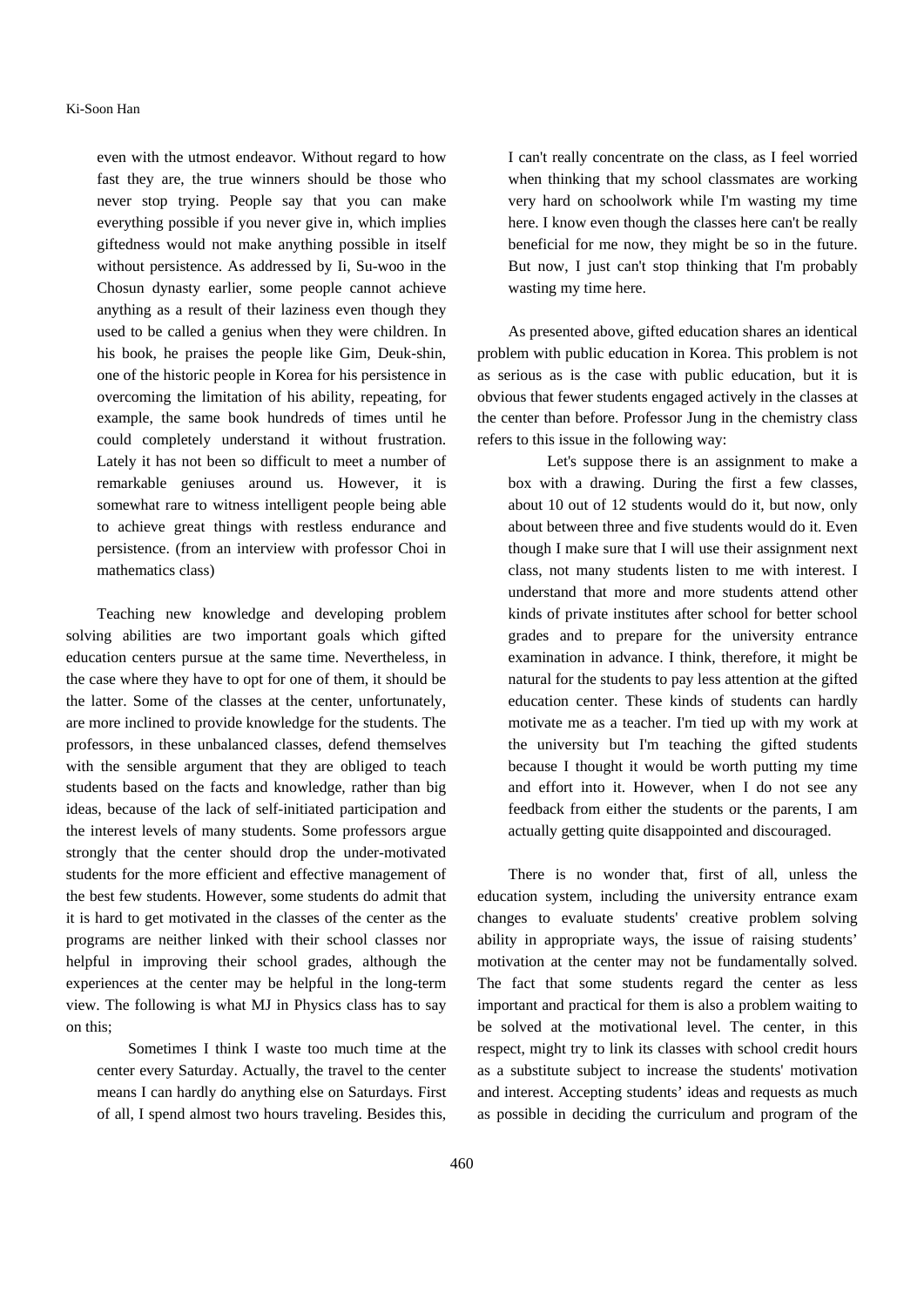center would also be helpful in drawing forth students' intrinsic motivation. Finally, utilizing more project-based learning with interesting and practical themes can also be a solution. A project-based class is basically student-orientated in the respect that the contents and process of learning can be relatively adjustable to diverse learning needs, which in turn can possibly be used to solve the problems caused by individual variation (Han, 2004).

#### *Lack of Social and Emotional Activities*

The imbalance between academic and social-emotional activities is another limitation the center should overcome. Most activities at the center are academically oriented. The students, however, are still children who need free time and fun regardless of the fact that they are the 'gifted.' The center cannot be an interesting place for them if they have to take several classes in a row and then go back home directly without any fun activities provided from time to time. The center should be responsible for providing some free time, space, and activities for the students to build more intimate relationships with each other. In addition, some of the students are not closely connected to the professors either, which can be an obstacle to facilitate the students' vibrant participation in class. For the formation of intimate rapport between the professors and the students, the center should promote a variety of events or activities that can encourage them to work together in non-academic ways. The professors at the center also highlight the importance of formal and informal gatherings with the students as they can reinforce the students' leadership and help them develop well-rounded personalities.

According to the professors of the center, moreover, the impressive gifted students whom they still remember are not those who have more talent or competence but those who are personally, attractive with good personalities. Emphasizing the necessity of education for humanity, the professors acknowledge that gifted students cannot fully develop their ability unless they improve their personality and sociability. It is crucial that education for humanity should be regarded not just as one of many optional programs but as an inevitable factor of the education for the whole person. The weak point of discourse on issue of well-rounded education, however, starts from the fact that it is thought to be merely one of the optional elements of education. In short, the

education for social and emotional growth should be absorbed through each class of the center. Although the center seeks to prompt the students to acquire a set of virtues in class such as conservation in a natural environment, compassion, courtesy, and morality, generosity, and leadership and so on, the current practice is not enough for them to perceive the importance of these virtues. Offering more opportunities to socialize with other students and professors through meaningful and fun social and emotional activities cannot be less important than the academic programs to foster whole, well-rounded gifted students.

# **Conclusion**

It is undeniable that the students of the center are gifted although the definition of giftedness is still controversial. To determine whether they are born gifted or have become so through education can be neither manifest nor productive. To decide what to do so as to develop the ability of each gifted student, in contrast, should be the main issue now. The gifted education centers, including the ISEP observed in the present study, will be able to draw closer to truly gifted education when it offers not just the advantages of the 'gifted' label but the opportunity to reflect and develop the giftedness of their students.

In fact, there exists more potential of the gifted education center than the preceding possibilities would suggest. To the question, "what did you learn and how are you changed through the experience of the gifted education at the ISEP?" a majority of the students could not adequately describe their opinions, but they were certainly sure that they did change somewhere deep inside themselves. They would answer as follows, "well I am not sure what it is and don't know how to explain but I did learn something. I cannot explain, but I feel it deep inside of me." "While studying at the ISEP, I feel like I am really learning and realize what true learning is like, which I have never felt at school before." It might be the acquisition of 'personal knowledge', as Polany (1958) authoritatively mentions that they know more than they can describe. Though there still exist some limitations, the gifted education center observed definitely provides a break through to the students who experience a sense of educational alienation at their schools.

The current competitiveness of the ISEP gifted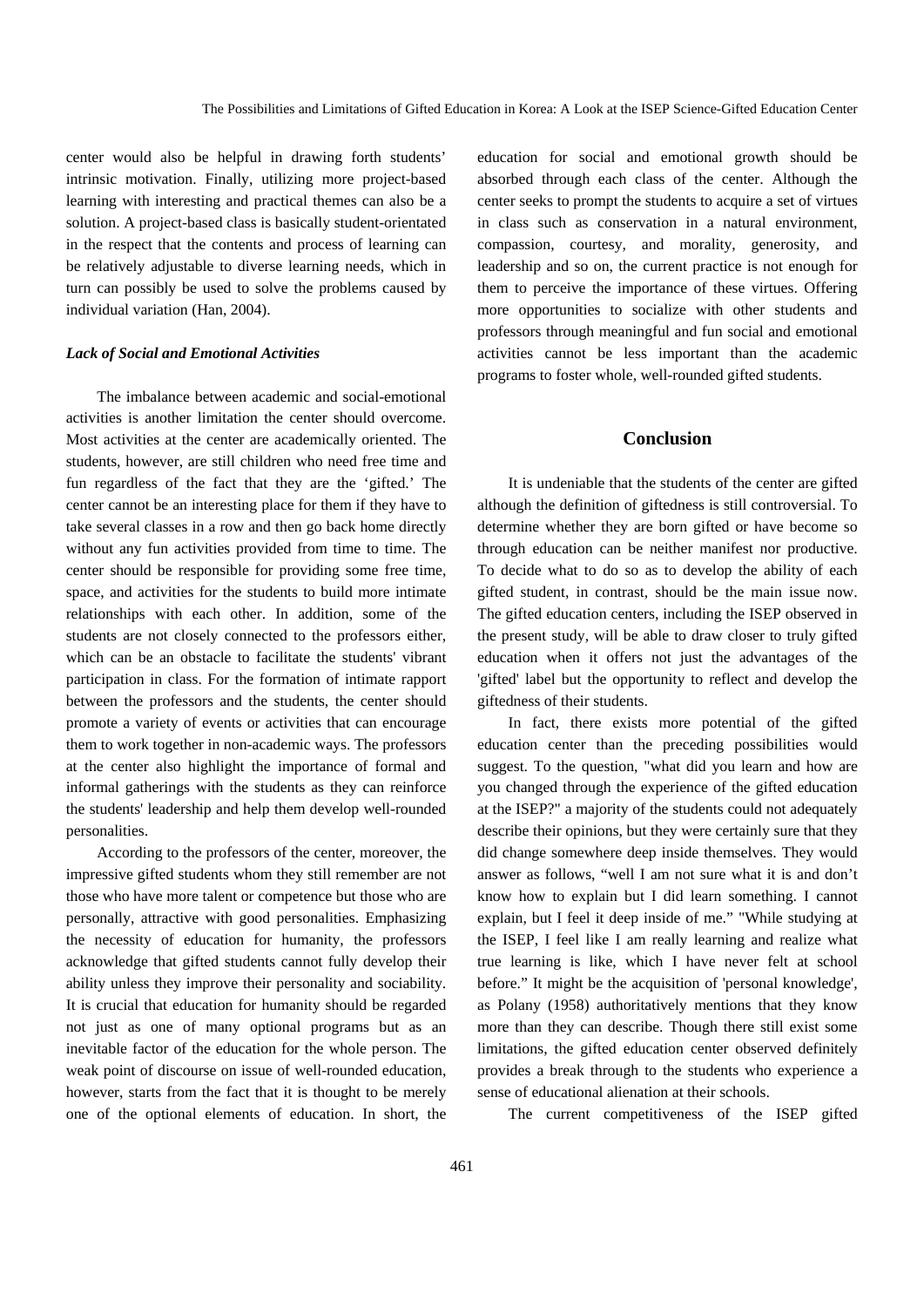## Ki-Soon Han

education center is a reward for the decisiveness and endeavors of all the participants in accomplishing their goal, which is the realization of true gifted education. Not to lose its initial goal, the center should continue developing and reinforcing its competitiveness through greater efforts, and practice and develop for a more optimal gifted education program and environment. After all, the limitations addressed above can be overcome by doing so.

In sum, the present study has investigated the possibilities and limitations of gifted education in current Korean society, based on the observation of the ISEP gifted education center, including interviews with the students and professors there, and it has also provided some educational suggestions. There is the need for follow up studies which can follow up on the progress of the graduates of the gifted education center. What would they do after graduation? How would they evaluate the gifted education program they have experienced when they become scientists in the near future? The answers to those questions would be another useful measure to evaluate gifted education programs.

# **References**

- Barone, D. (2003). Turning the looking glass inside out: A gifted student in an at-risk setting. *Gifted Child Quarterly, 47*(4)**,** 259-271.
- Bogdan, R. C., & Biklen, S. (1982). *Qualitative research for education*. Boston: Allyn & Bacon.
- Borland, J. H. (2004). *Rethinking gifted education.* New York: Teachers College Press.
- Colangelo, N., & Brwoer, P. (1987). Gifted youngsters and their siblings: Long-term impact of labeling on their academic and personal self-concepts. *Roeper Review, 10*, 101-103.
- Coleman, L., Sanders, M., & Cross, T. (1997). Perennial debates and tacit assumptions in the education of gifted children. *Gifted Child Quarterly, 41,* 105-111.
- Coleman, L., & Cross, T. (2001). *Being gifted in school: An introduction to development, guidance, and teaching*. Waco, TX: Prufrock Press.
- Cross, T., Coleman, L., & Stewart, R. (1993). The schoolbased social cognition of gifted adolescents: An exploration of the stigma of the giftedness paradigm. *Roeper Review, 16,* 37-40.
- Cross, T., Stewart, R., & Coleman, L. (2003). Phenomenology and its implications for gifted studies research. *Journal for the Education of the Gifted, 26*(3), 201-220.
- Delcourt, M. (1994). *Qualitative extension of the learning outcomes study*. Research Monograph, 94-110.
- Han, K. S. (2004). *Why & how we apply PBL in sciencegifted education?* Paper presented at the 8th Asia-Pacific Conference on giftedness. Dajeon, Korea.
- Hershey, M., & Oliver, E. (1988). The effects of the label gifted on students identified for gifted programs. *Roeper Review, 11*, 33-34.
- Herzog, N. (2003). Impact of gifted programs from the students' perspectives*. Gifted Child Quarterly, 47*(2), 131-143.
- Kerr, B., Colangelo, N., & Gaeth, J. (1988). Gifted adolescents' attitudes toward their giftedness. *Gifted Child Quarterly, 32,* 245-247.
- Lee, S. Y., Cramond, B., & Lee, J. (2004). Korean teachers' attitudes toward academic brilliance. *Gifted Child Quarterly, 48*(1), 42-53.
- Lincoln, Y., & Guba, E. (1985). *Naturalistic inquiry*. Beverly Hills, CA: Stanford University Press.
- Mendaglio, S. (2003). Qualitative case study in gifted education. *Journal for the Education of the Gifted, 26*(3), 163-183.
- Neumeister, K., & Hebert, T. (2003). Underachievement versus selective achievement. *Journal for the Education of the Gifted, 26*(3), 221-238.
- Peine, M. (2003). Doing grounded theory research with gifted students. *Journal for the Education of the Gifted, 26*(3), 184-200.
- Polanyi, M. (1958). *Personal knowledge: Toward a postcritical philosophy.* NY: Chicago University Press.
- Silverman, L. (1994). *Counseling the gifted and talented*. Denver, CO: Love.
- Strauss, A., & Corbin, J. (1990). *Basics of qualitative research: Ground theory procedures and techniques.* Newbury Park, CA: Sage.
- Tomlinson, C. (2002). *The parallel curriculum.* Thousand Oak, CA: Corwin Press.
- VanTassel-Baska, J., & Feng, A. (2004). *Designing and utilizing evaluation for gifted program improvement*. Waco, TX: Prufrock Press Inc.
- Whitehead, A. (1967). *The aims of education and other*